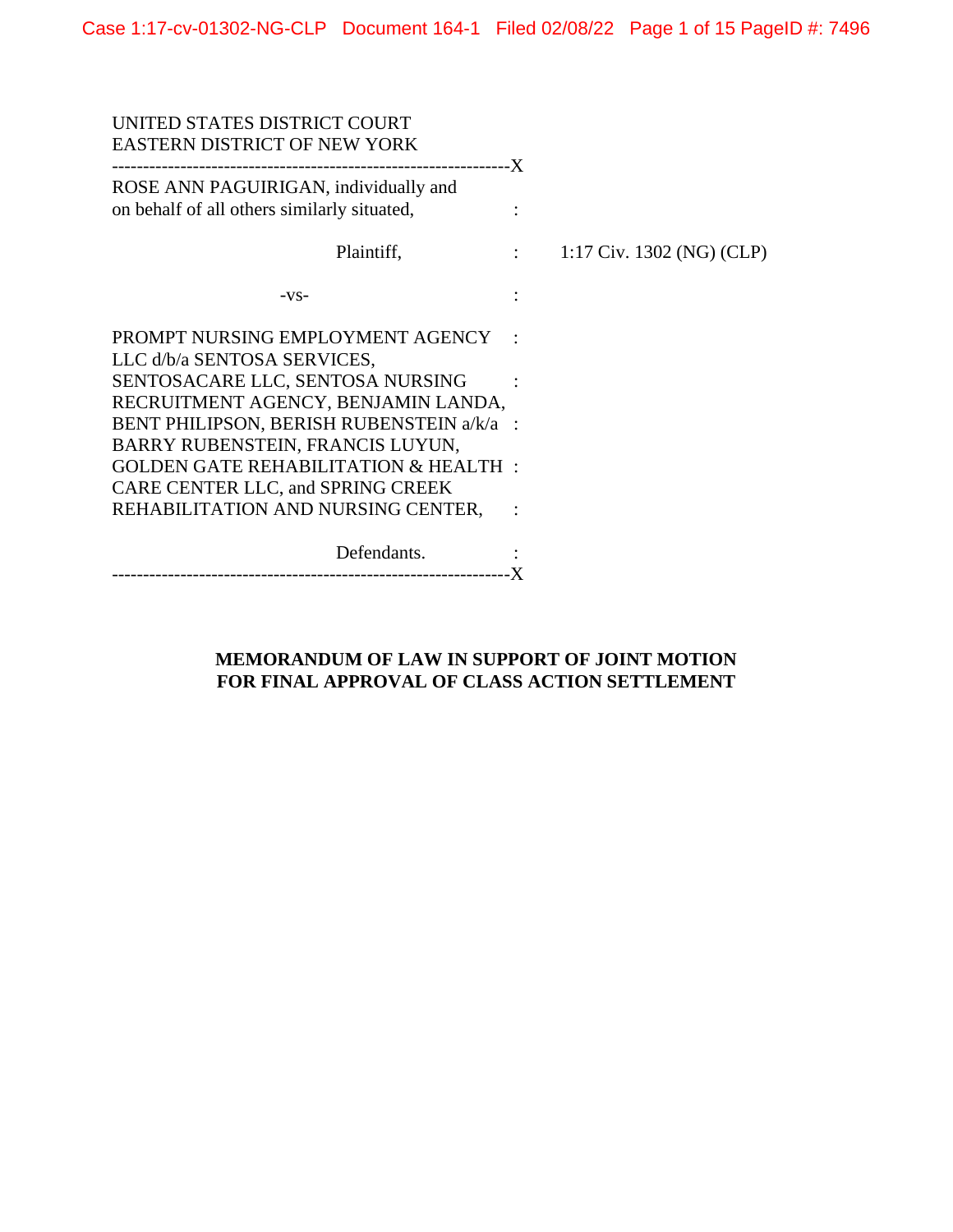# **TABLE OF CONTENTS**

| Point I<br>Final Approval of the Settlement is Appropriate                    |
|-------------------------------------------------------------------------------|
|                                                                               |
| B. The Risks of Litigation for All Parties and the Ability of                 |
| C. The Complexity, Expense, and Likely Duration of the Underlying Litigation8 |
|                                                                               |
| 1.                                                                            |
| Objections by Individuals Who Want to be Class Members10<br>2.                |
|                                                                               |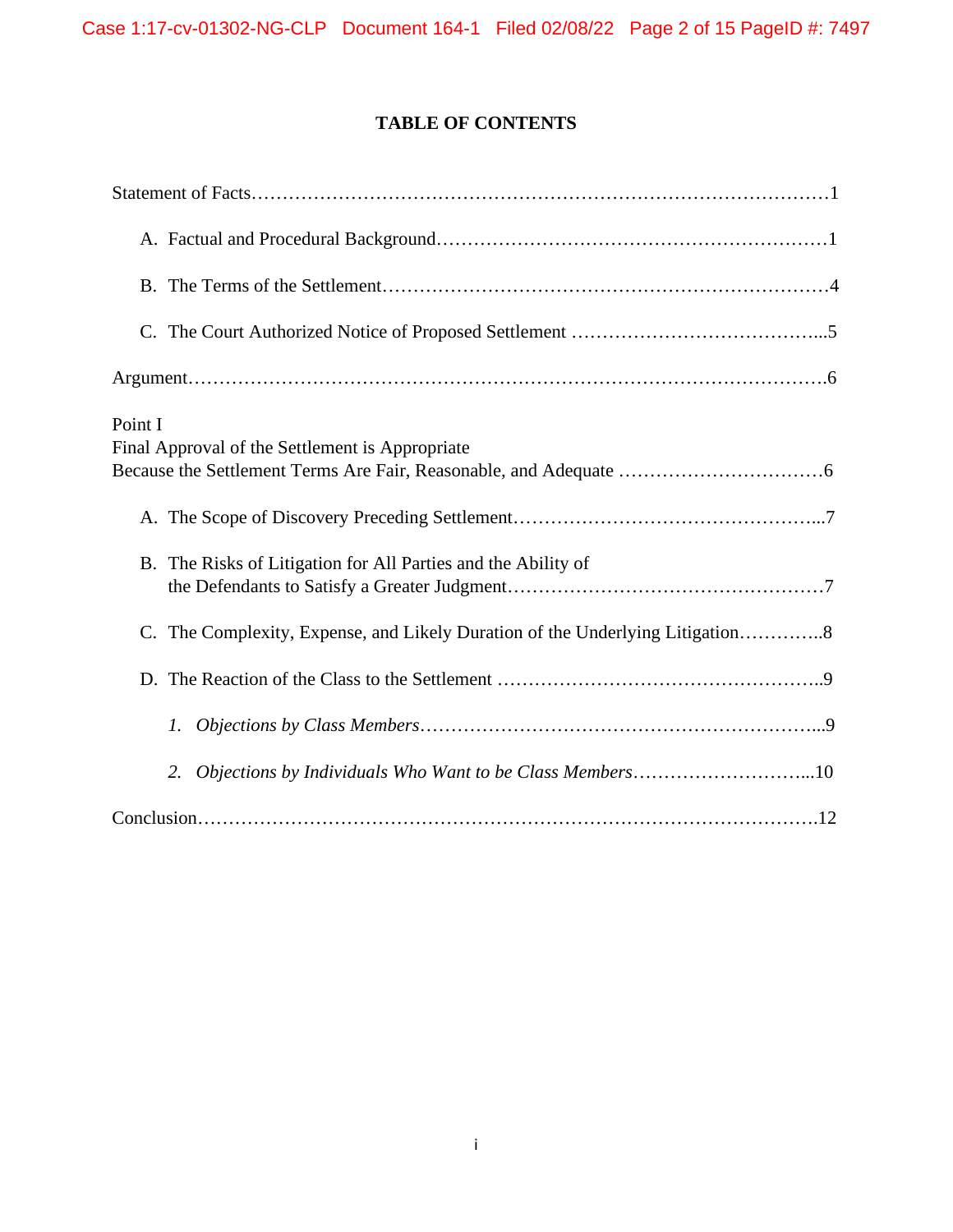Case 1:17-cv-01302-NG-CLP Document 164-1 Filed 02/08/22 Page 3 of 15 PageID #: 7498

# **TABLE OF AUTHORITIES**

| In re Drexel Burnham Lambert Group, Inc., 960 F.2d 285 (2d Cir. 1992)7                   |
|------------------------------------------------------------------------------------------|
| In re EVCI Career Colls. Holding Corp. Sec. Litig., 05 Civ. 10240, 2007 WL 2230177       |
|                                                                                          |
| Paguirigan v. Prompt Nursing Empl. Agency LLC, 827 F. App'x 116 (2d Cir. 2020)3          |
| Paguirigan v. Prompt Nursing Empl. Agency LLC, 17 Civ. 1302, 2021 WL 2206738             |
| Paguirigan v. Prompt Nursing Empl. Agency LLC, 17 Civ. 1302, 2019 WL 4647648             |
|                                                                                          |
| Weinberger v. Kendrick, 698 F.2d 61 (2d Cir. 1982), cert. denied, 464 U.S. 818 (1983)6-7 |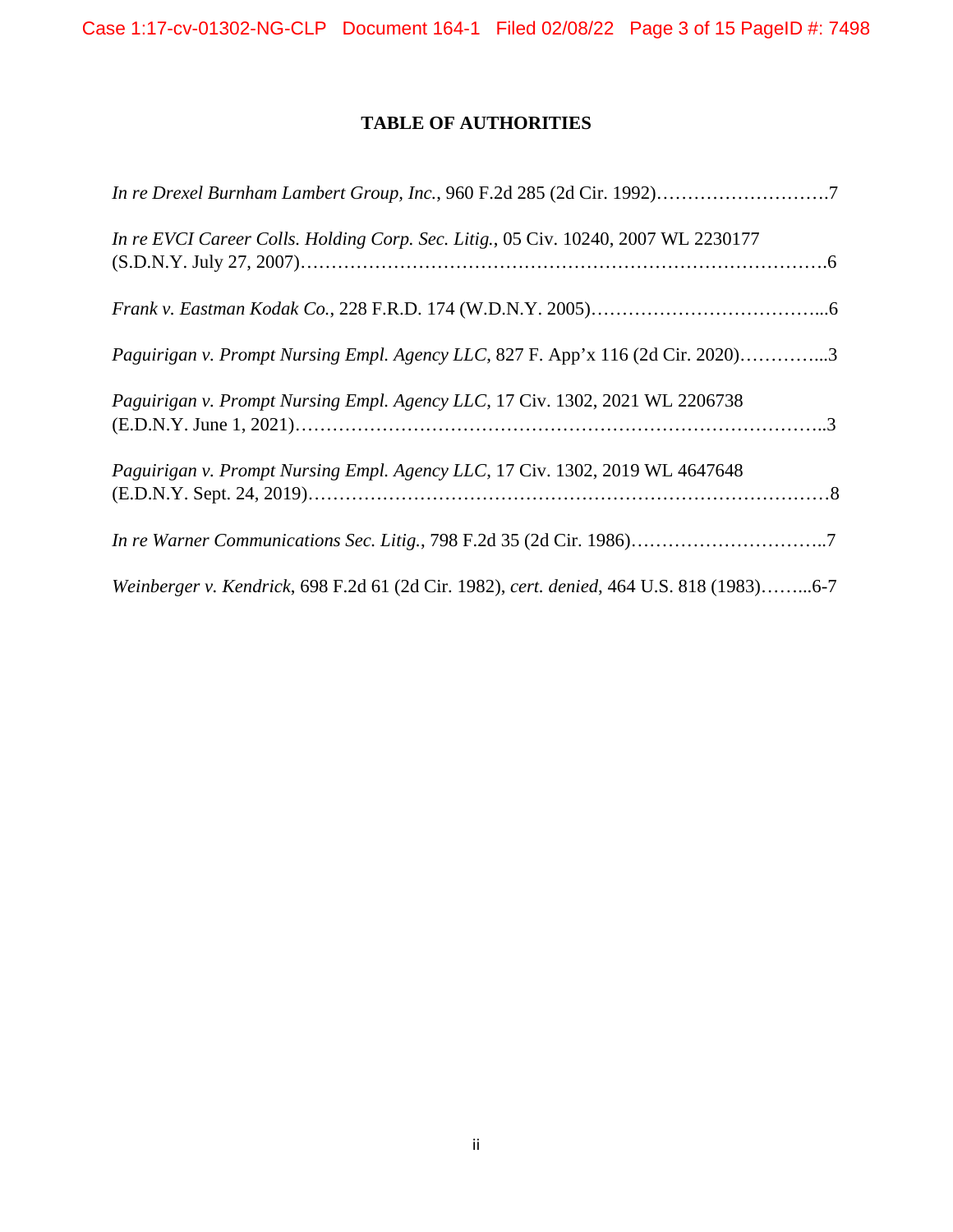| UNITED STATES DISTRICT COURT<br>EASTERN DISTRICT OF NEW YORK                                                                                                                                                                                                                                                        |                          |                           |
|---------------------------------------------------------------------------------------------------------------------------------------------------------------------------------------------------------------------------------------------------------------------------------------------------------------------|--------------------------|---------------------------|
| ROSE ANN PAGUIRIGAN, individually and<br>on behalf of all others similarly situated,                                                                                                                                                                                                                                | $\ddot{\cdot}$           |                           |
| Plaintiff,                                                                                                                                                                                                                                                                                                          | $\sim 1000$ km s $^{-1}$ | 1:17 Civ. 1302 (NG) (CLP) |
| $-VS-$                                                                                                                                                                                                                                                                                                              |                          |                           |
| PROMPT NURSING EMPLOYMENT AGENCY<br>LLC d/b/a SENTOSA SERVICES,<br>SENTOSACARE LLC, SENTOSA NURSING<br>RECRUITMENT AGENCY, BENJAMIN LANDA,<br>BENT PHILIPSON, BERISH RUBENSTEIN a/k/a :<br>BARRY RUBENSTEIN, FRANCIS LUYUN,<br><b>GOLDEN GATE REHABILITATION &amp; HEALTH:</b><br>CARE CENTER LLC, and SPRING CREEK |                          |                           |
| REHABILITATION AND NURSING CENTER,                                                                                                                                                                                                                                                                                  |                          |                           |
| Defendants.                                                                                                                                                                                                                                                                                                         |                          |                           |

--------------------------------------------------------------- -X

# **MEMORANDUM OF LAW IN SUPPORT OF JOINT MOTION FOR FINAL APPROVAL OF CLASS ACTION SETTLEMENT**

Plaintiffs and Defendants jointly request final approval of a settlement of this class action

resolving all claims, counterclaims, and defenses on the terms and conditions set forth in the

Proposed Settlement Agreement and Release (the "Settlement Agreement") [ECF 144-2].

## **Statement of Facts**

## **A. Factual and Procedural Background**

On March 7, 2017, Plaintiff Rose Ann Paguirigan filed the complaint in this action

alleging claims for violations of the Trafficking Victims Protection Act ("TVPA"), 18 U.S.C. §

1589, *et seq.*, and for breach of contract under New York law [ECF 1]. The complaint named the

following defendants: Prompt Nursing Employment Agency LLC d/b/a/ Sentosa Services,

SentosaCare LLC, Sentosa Nursing Recruitment Agency, Benjamin Landa, Bent Philipson,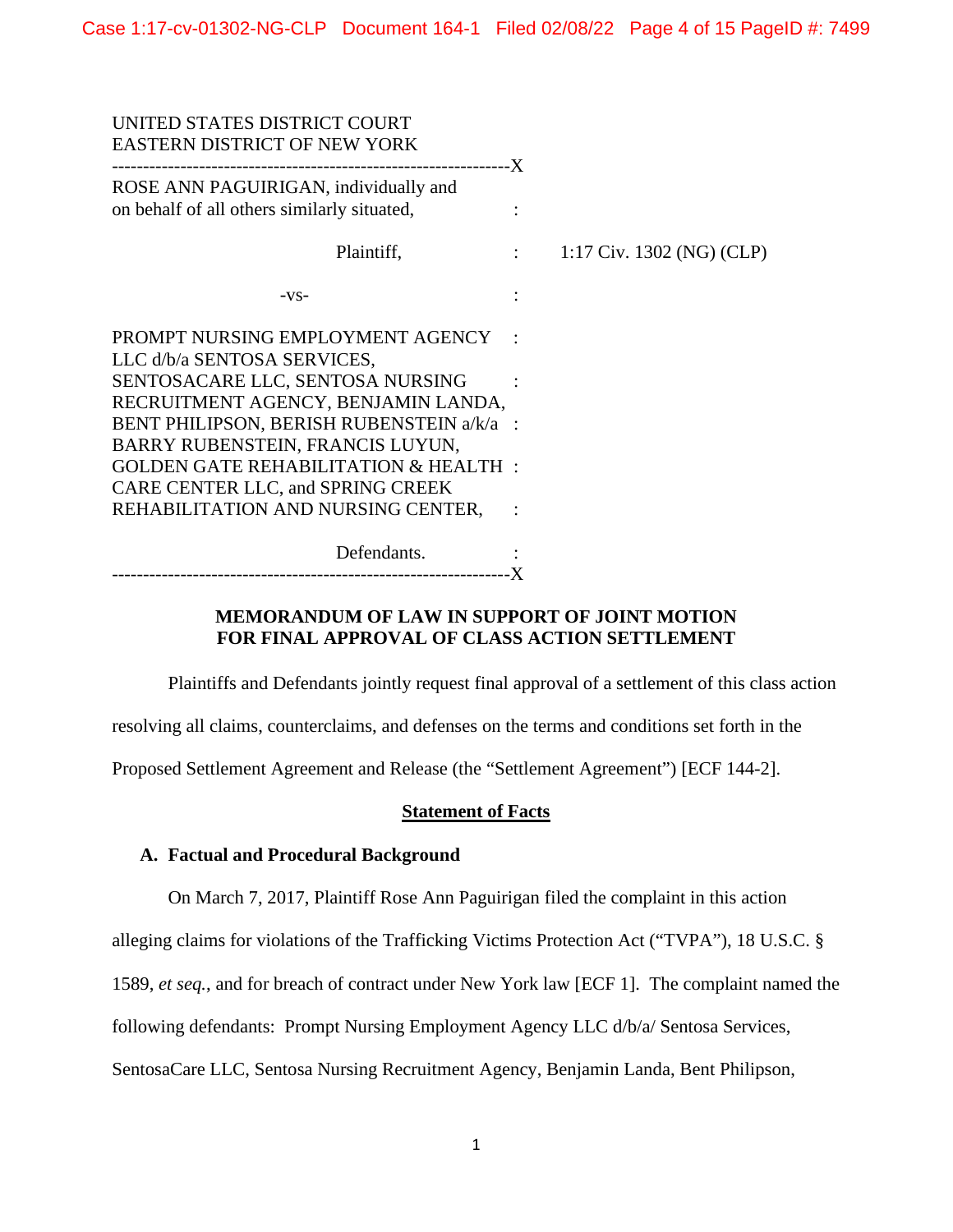Berish Rubenstein a/k/a Barry Rubenstein, Francris Luyun, Golden Gate Rehabilitation & Health Care Center LLC, and Spring Creek Rehabilitation and Nursing Center (collectively "Defendants").

On September 12, 2018, this Court entered an Order certifying a class comprised of "all nurses who were recruited by the defendants in the Philippines and were employed by the defendants in the United States at any time since December 23, 2008" (the "Class") and appointing John J.P. Howley and Leandro B. Lachica as Class Counsel [ECF 72].

 On November 28, 2018, this Court entered an Order approving a proposed notice to the Class [ECF 80]. The notice advised putative Class members that the complaint sought compensatory damages calculated as "the difference between the prevailing wage at the time a nurse started working and the wages actually paid, plus interest." Class Notice § 8 [ECF 79-1]. The notice also stated that the complaint sought "a declaration that the \$25,000 contract termination fee is unenforceable, and an injunction prohibiting the Defendants from threatening or attempting to enforce it." *Id*.

On December 17, 2018, Class Counsel advised the Court that notice was provided to putative class members as required by the Court's November 28, 2018 Order [ECF 83]. On October 17, 2019, Class Counsel advised the Court that they had not received any requests to opt out of the Class [ECF 101].

 On September 24, 2019, this Court issued an Opinion and Order granting in part and denying in part cross-motions for summary judgment, and directing entry of a partial judgment [ECF No. 95]. On September 27, 2019, a partial judgment was entered as to liability on the breach of contract claims in favor of the Class against Defendants Prompt Nursing and Rubenstein; as to liability on the TVPA claims in favor of the Class against all Defendants;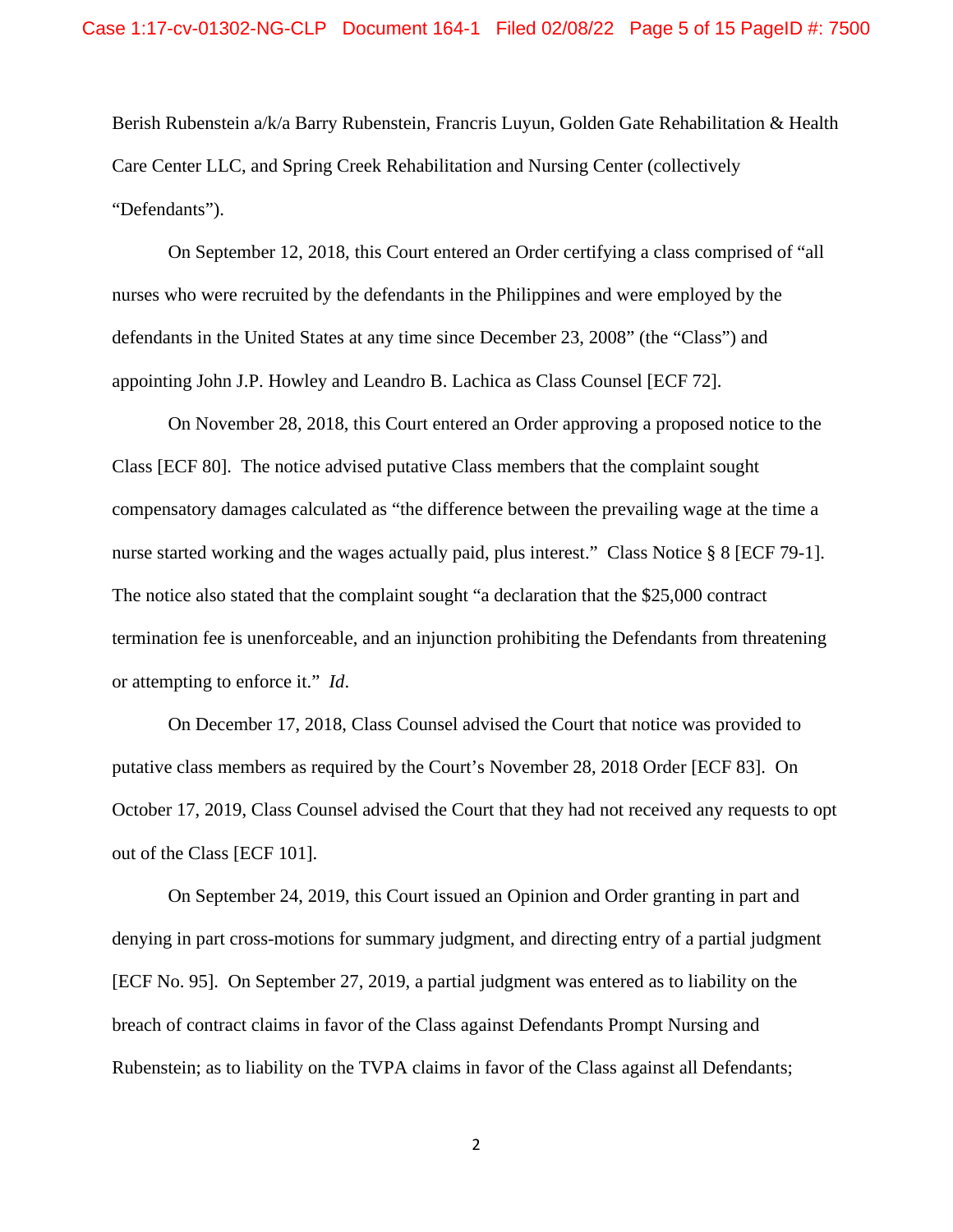declaring that the liquidated damages provisions in the employment contracts and confessions of judgment at issue are unenforceable; and permanently enjoining Defendants from enforcing or attempting to enforce either (the "Partial Judgment") [ECF 96].

Defendants appealed the Partial Judgment to the United States Court of Appeals for the Second Circuit [ECF 103]. The Court of Appeals: (1) affirmed this Court's declaration that the liquidated damages clause is unenforceable; (2) affirmed the injunction against its enforcement; but (3) specifically refused to consider any other issues on an interlocutory appeal including whether the Defendants violated the TVPA. *Paguirigan v. Prompt Nursing Empl. Agency LLC*, 827 F. App'x 116 (2d Cir. 2020).

On June 1, 2021, this Court issued an Opinion and Order awarding the Class: (1) \$1,559,099.79 in compensatory damages plus statutory interest at 9% against Defendants Prompt Nursing and Rubenstein on the breach of contract of claim; or (2) \$1,559,099.79 in compensatory damages plus interest at the federal rate against all Defendants for violations of the TVPA (the "Damages Order") [ECF 140]. The compensatory damages were calculated as the difference between: (a) the weekly salary Class members would have received if they had been paid a salary at the applicable prevailing wage rate; and (b) the compensation they actually received each week on an hourly wage basis. *Id*.

The parties were referred to Chief Magistrate Judge Cheryl L. Pollack for discussions "regarding resolution of the open issue as to punitive damages." *Paguirigan v. Prompt Nursing Empl. Agency LLC*, 17 Civ. 1302, 2021 WL 2206738, at \*8 (E.D.N.Y. June 1, 2021). The attorneys for all parties engaged in arms-length settlement negotiations and, with the assistance of Judge Pollack during four separate negotiating sessions, reached an agreement to settle all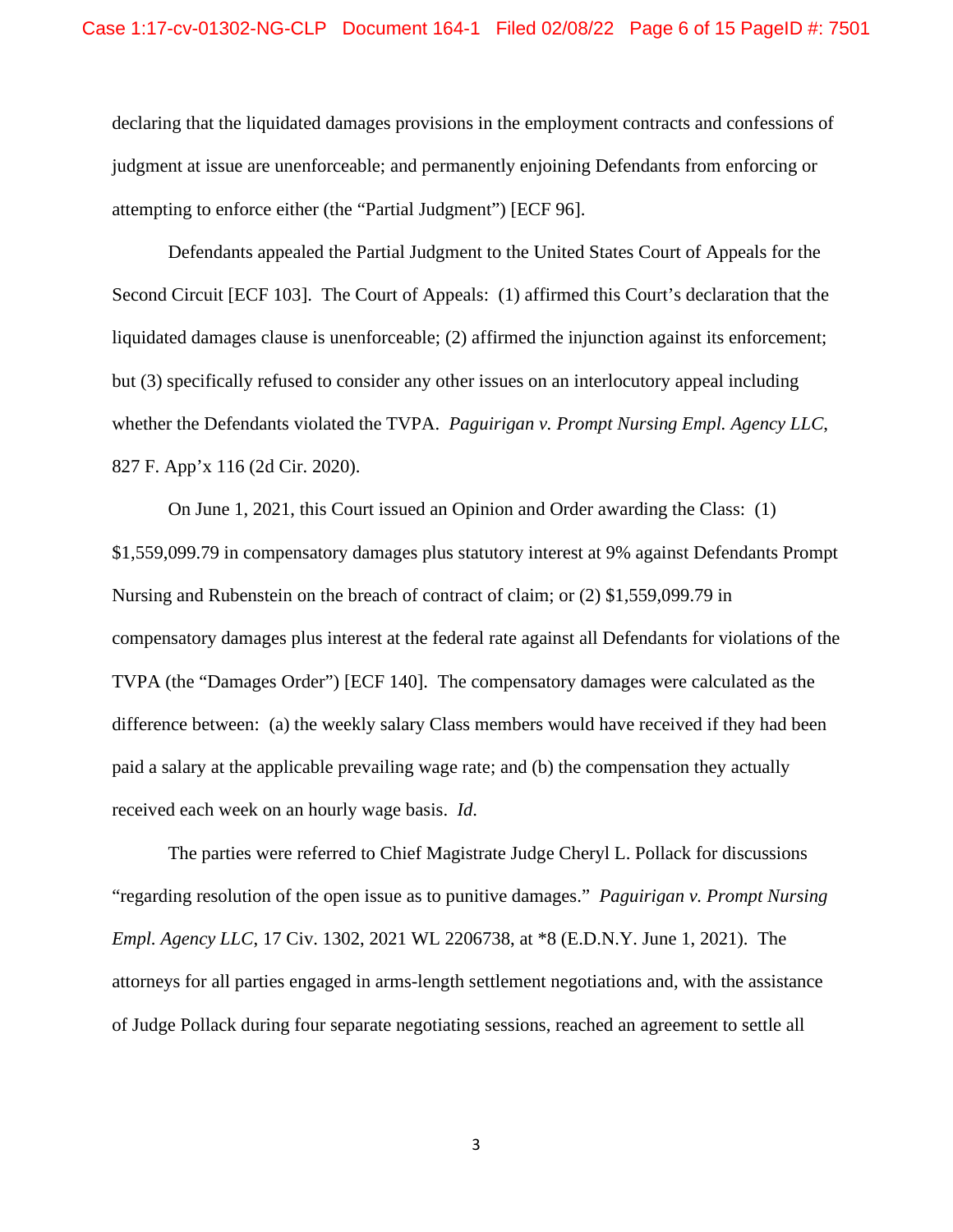claims without the need for a punitive damages trial or further appeals. [*See* ECF Minute Entries dated 6/15/21, 6/24/21, 7/21/21, 7/30/21].

#### **B. The Terms of the Settlement**

Pursuant to the Settlement Agreement, Defendants agree to pay a total of Three Million Dollars and No Cents (\$3,000,000.00) (the "Settlement Amount") to resolve all claims for compensatory damages, punitive damages, interest, attorneys' fees, and costs. Settlement Agreement ¶ 1 [ECF 144-2]. The settlement provides for each class member to receive the full amount of compensatory damages awarded to them in the Court's Damages Order, plus 9% annual interest. A schedule listing the amounts of compensatory damages and interest to be paid to each class member is annexed to the Settlement Agreement as Schedule A. *Id.*

The Settlement Agreement provides for Ms. Paguirigan to receive an incentive fee of \$10,000.00 for serving as class representative, and for Class Counsel to paid attorneys' fees and reimbursed for out-of-pocket costs in amounts to be determined by the Court. *Id.* ¶ 1. Payment of the Settlement Amount is to be made no later than thirty (30) days after this Court enters an Order granting final approval of the settlement. *Id.* ¶ 17.

The Settlement Agreement provides that the Parties will file a joint motion to vacate: (a) only that portion of the Partial Judgment that relates to and found any violation of the TVPA and the findings related to piercing the corporate veil; and (b) only that portion of the Damages Order that found the Defendants liable for compensatory damages and federal statutory interest for violations of the TVPA. *Id.* ¶ 8. The Settlement Agreement is contingent upon the Court granting the motion to vacate in its entirety. Should the Court deny the motion to vacate, vacate the judgment in any way which does not conform to what is provided for in the Settlement Agreement, or grant the motion in part, the Settlement Agreement shall become null and void in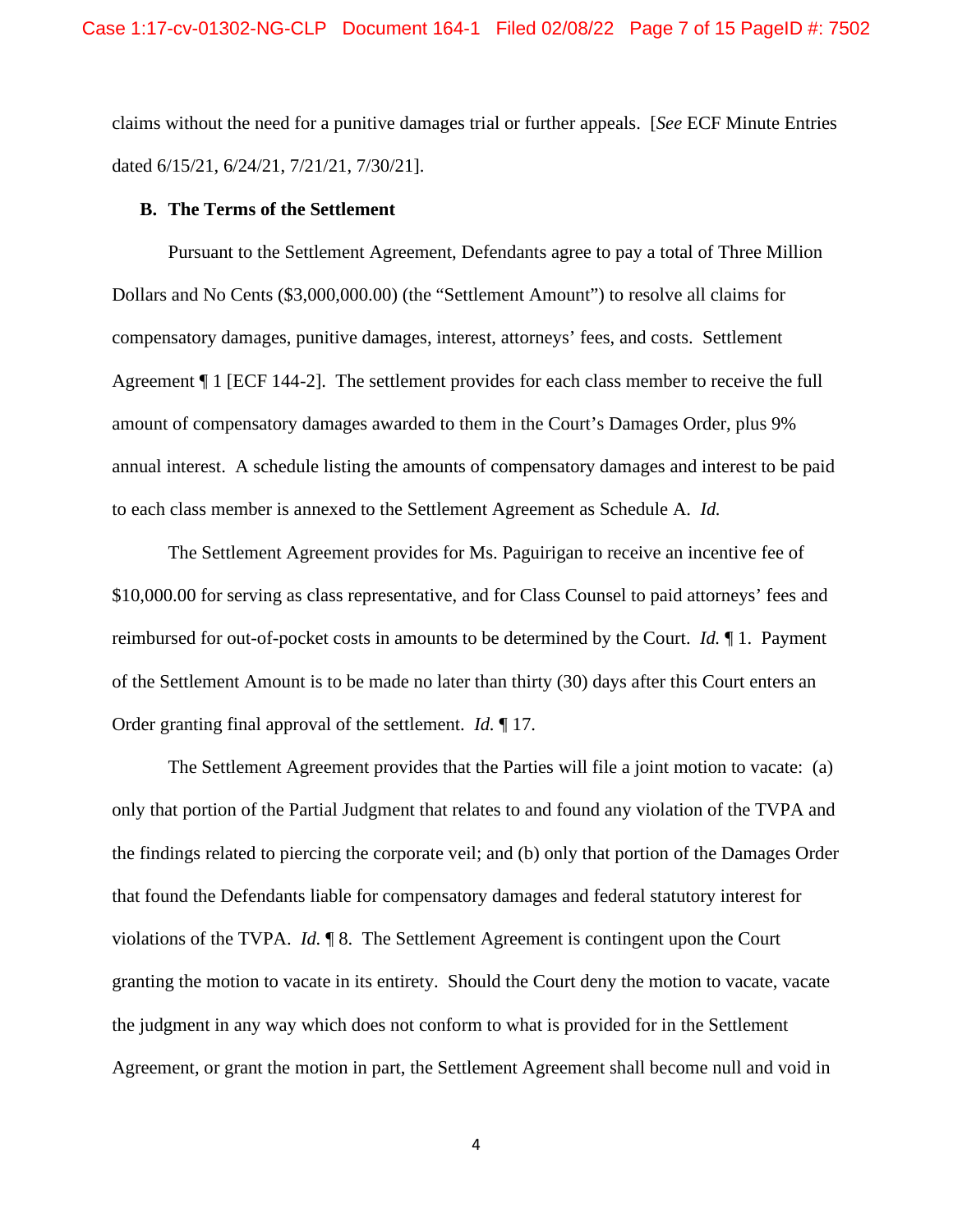its entirety, there shall be no obligation upon the Defendants to pay any amount in settlement, and the parties will proceed to a trial on punitive damages as if no settlement had been reached. *Id.* ¶ 9.

#### **C. The Court Authorized Notice of Proposed Settlement**

On November 22, 2021, the Court entered an Order granting preliminary approval of the Settlement Agreement. The Court also approved a form of Notice of Proposed Class Action Settlement to be sent to all class members. [ECF 152].

In compliance with that Order, on December 2, 2021, Class Counsel emailed a copy of the Notice of Proposed Class Action Settlement to each class member, with the exception of 28 class members for whom Class Counsel did not have email addresses. On the same day, Class Counsel mailed the Notice by First Class Mail to each of the 28 class members with no known email addresses and posted the Notice on the website [www.SentosaClassAction.com.](http://www.sentosaclassaction.com/) Howley Declaration ¶ 2.

None of the emailed Notices were returned as undeliverable. Between December 10 and December 14, 2021, 17 of the mailed Notices were returned as undeliverable. Class Counsel were able to obtain either an email address or an updated mailing address for each of the 17 class members by using an online database, searching social media, and contacting their former coworkers. *Id*. ¶ 3.

On December 15, 2021, Class Counsel emailed the Notice to nine of the 17 class members whose mail had been returned as undeliverable, and mailed the Notice to the remaining eight at their updated mailing addresses. None of those emailed and mailed Notices were returned as undeliverable. *Id*. ¶ 4 & Exhibit A.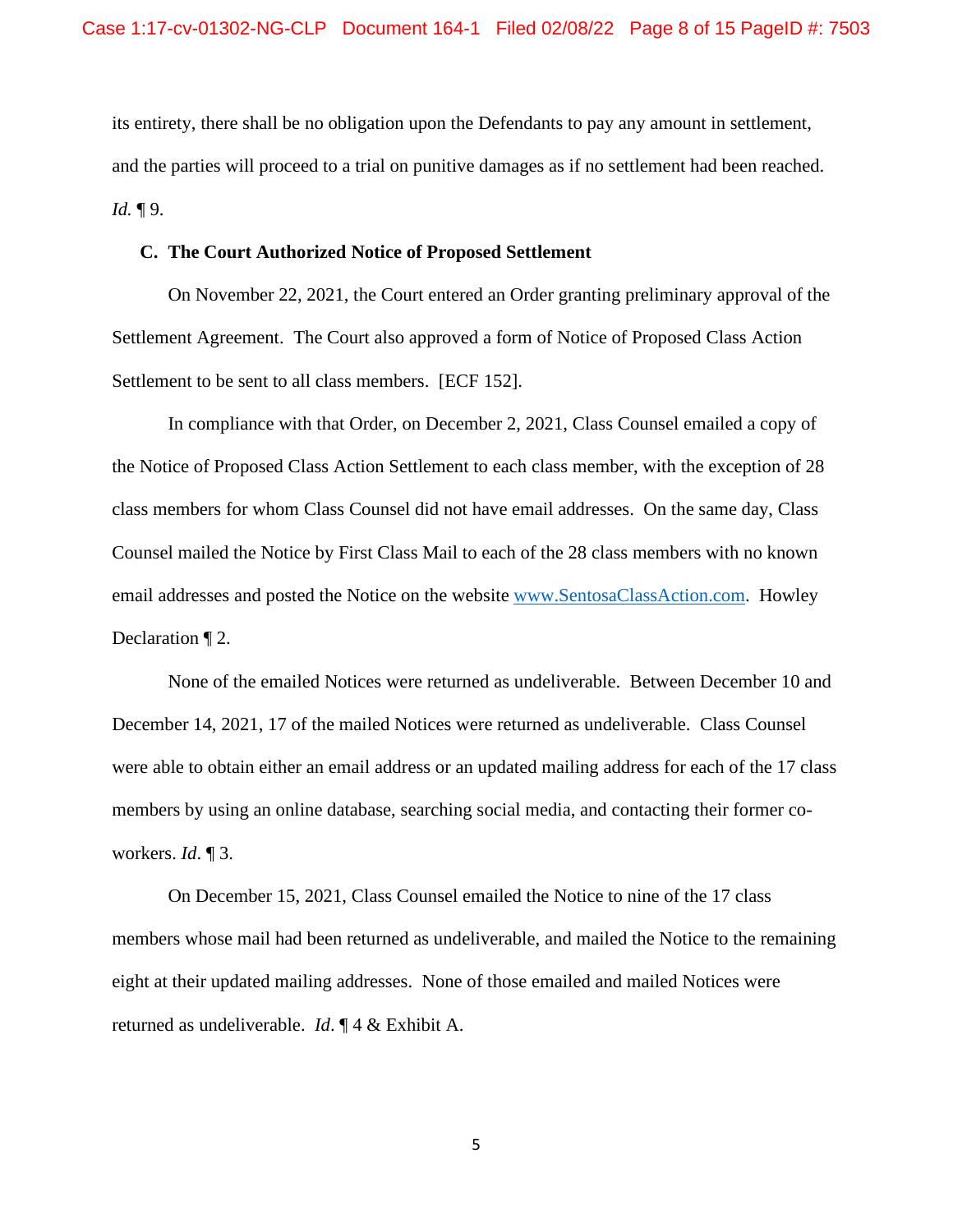During the months of December and January, 96 Class members contacted Class Counsel to confirm the mailing address where their settlement checks should be sent. Two Class members have filed objections to the amounts they will receive under the proposed settlement, which are addressed below. Five individuals who were not included in the Class have no objection to the terms of the Settlement Agreement itself, but argue that they should be included as Class members. *Id*. ¶ 5. Their objections are also addressed below.

No one has filed a statement of intention to speak at the Fairness Hearing.

#### **Argument**

#### **Point I**

# **Final Approval of the Settlement is Appropriate Because the Settlement Terms Are Fair, Reasonable, and Adequate**

"The central question raised by the proposed settlement of a class action is whether the compromise is fair, reasonable and adequate." *Weinberger v. Kendrick*, 698 F.2d 61, 73 (2d Cir. 1982), *cert. denied,* 464 U.S. 818 (1983). "Fairness is determined upon review of both the terms of the settlement agreement and the negotiating process that led to such agreement." *Frank v. Eastman Kodak Co.*, 228 F.R.D. 174, 184 (W.D.N.Y. 2005). "Absent fraud or collusion, [courts] should be hesitant to substitute [their] judgment for that of the parties who negotiated the settlement." *In re EVCI Career Colls. Holding Corp. Sec. Litig.*, 05 Civ. 10240, 2007 WL 2230177, at \*4 (S.D.N.Y. July 27, 2007).

Guidelines for evaluating whether the settlement is fair and the class members' interests adequately protected are well established in this Circuit. They include the complexity, expense and likely duration of the underlying litigation; the risks of litigation for all parties; comparison of the proposed settlement with the likely result of litigation; the scope of discovery preceding settlement; the ability of the defendants to satisfy a greater judgment; and the reaction of the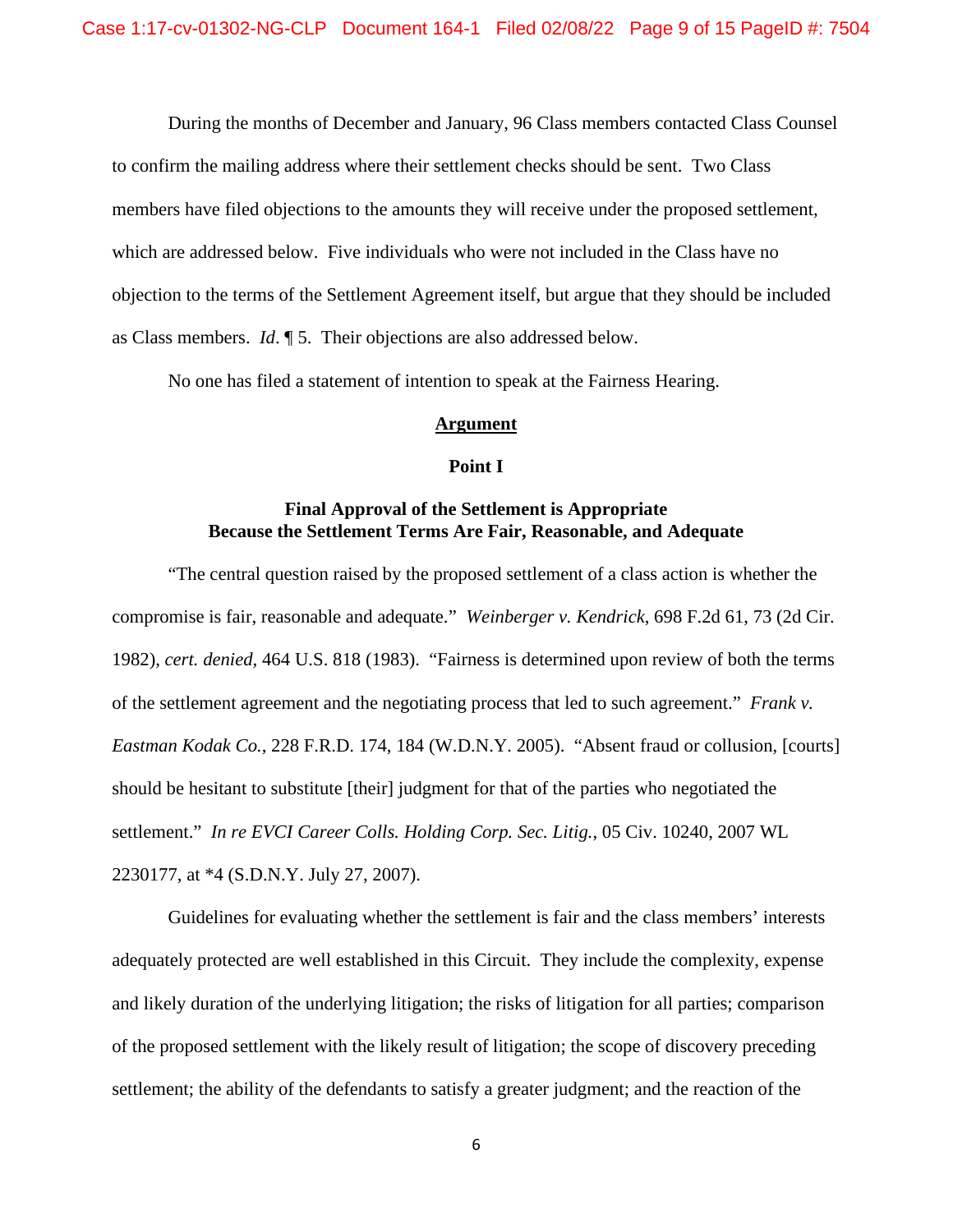class to the settlement. *See In re Drexel Burnham Lambert Group, Inc.*, 960 F.2d 285, 292 (2d Cir. 1992) (citing *Weinberger*, 698 F.2d at 73–74); *In re Warner Communications Sec. Litig.*, 798 F.2d 35, 37 (2d Cir. 1986)).

### **A. The Scope of Discovery Preceding Settlement**

This Court has an extensive record upon which to evaluate the fairness, reasonableness and adequacy of the settlement. Class counsel inspected more than 15,000 documents produced by defendants during discovery, including employment contracts, payroll records, immigration filings, correspondence, and emails. A motion to dismiss, multiple discovery motions, a motion for summary judgment on liability, a separate motion for summary judgment on damages, and an interlocutory appeal to the U.S. Court of Appeals for the Second Circuit fleshed out the issues for both the parties and the Court.

## **B. The Risks of Litigation for All Parties and the Ability of the Defendants to Satisfy a Greater Judgment**

The Settlement Agreement provides each class member with 100% of the compensatory damages determined by the Court, plus 9% annual interest. If the case proceeded to trial, the possibility of a large punitive damages award is uncertain. Plaintiff does not allege that Defendants took possession of passports, physically abused or threatened anyone with violence, or restrained anyone physically. Under these circumstances, class members might not recover much more than the settlement amount after a punitive damages trial.

There is a possibility that class members would recover less than the settlement amount if this case proceeded to trial. Defendants have indicated that they would pursue appeals regardless of the outcome of that trial. Given the limited number of appellate precedents interpreting the TVPA, the outcome of appeals is difficult to predict.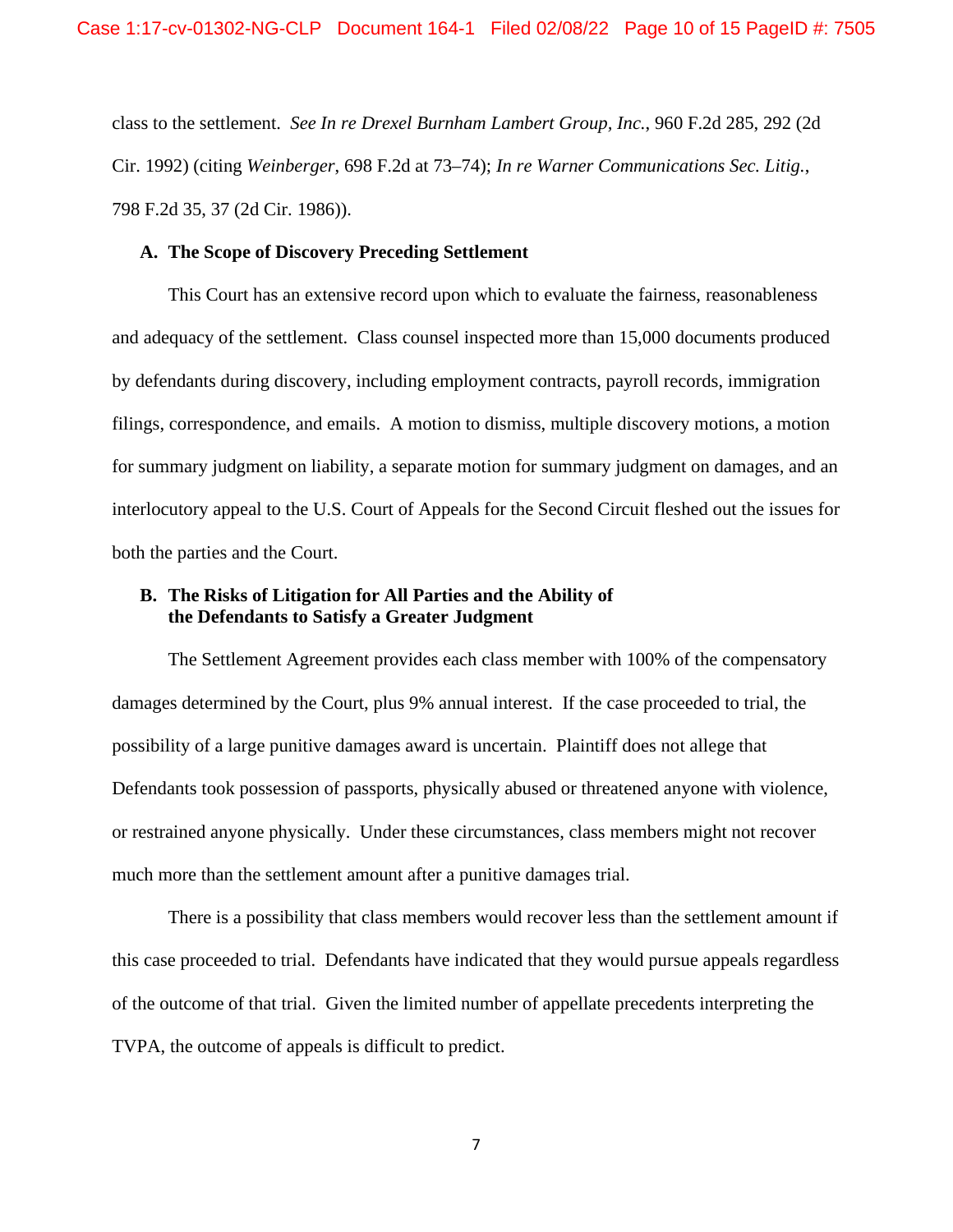There is also a risk that the Class would be unable to collect the full amount of a final judgment. Class members are entitled to 9% interest only on their breach of contract claims and only from defendants Prompt Nursing and Berish Rubenstein, who do not have any meaningful assets. Class members are entitled only to the much lower federal interest rate on their TVPA claims against all Defendants. In the absence of a settlement, class members might not be able to collect 9% annual interest.

### **C. The Complexity, Expense, and Likely Duration of the Underlying Litigation**

A trial on punitive damages and appeals from a final judgment would take a significant amount of time and would not necessarily end the litigation. Having determined that Plaintiff established Defendants' liability under the TVPA's threat of "serious harm" provisions in 18 U.S.C. § 1589(a)(2), there was no need for this Court to decide whether Plaintiff also established liability under the "abuse of law" provisions in 18 U.S.C. § 1589(a)(3). *Paguirigan v. Prompt Nursing Empl. Agency LLC*, 17 Civ. 1302, 2019 WL 4647648, at \*18 (E.D.N.Y. Sept. 24, 2019). If Defendants were successful on an appeal from a final judgment, therefore, it might not end the litigation. The result could be a remand to consider whether they are liable under the TVPA's "abuse of law" provisions.

The settlement guarantees class members immediate relief and all parties finality after five years of litigation. Were the action to continue to be litigated, even if the Class claims were ultimately successful, class members could wait several more years before obtaining any relief.

In sum, the attorneys for both sides had full information about the strengths and weaknesses of the claims, counterclaim, and defenses, as well as the risks of further proceedings. The case was vigorously litigated by experienced attorneys for all parties, and the resulting settlement was reached after arms-length negotiations between the attorneys with the assistance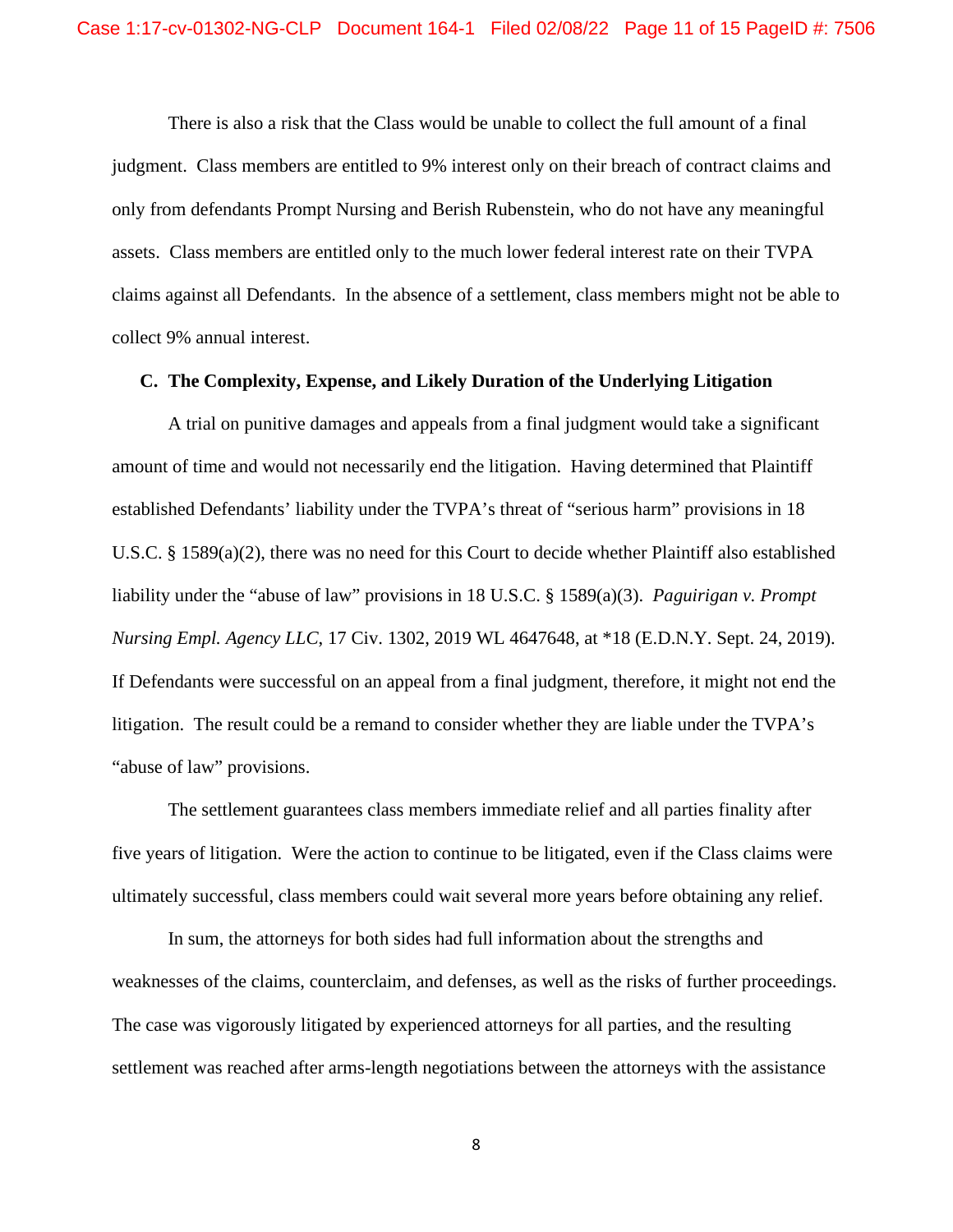of Chief Magistrate Judge Pollack. There is every indication that the settlement terms are fair and reasonable.

### **D. The Reaction of the Class to the Settlement**

In the two months since the Notice of Proposed Class Action Settlement was sent by email and mail, 96 Class members have contacted Class Counsel to confirm the mailing addresses where their settlement checks should be sent. Two Class members have objected to the amounts of their individual settlement payments. Five individuals who are not Class members have no objection to the terms of the Settlement Agreement itself, other than the fact that they are not included among its beneficiaries.

#### *1. Objections by Class Members*

**Eunice Ramirez [ECF 154]** is a Class member who objects that she is not included on the list of settlement payments. All parties agree that Ms. Ramirez has a valid objection. She was inadvertently left off the list of Class members who should receive a settlement payment. Using her payroll records and the same formula used for every other Class member, Class Counsel have determined that Ms. Ramirez should receive a settlement payment of \$22,400.18, comprising \$16,005.09 for prevailing wage underpayments and \$6,395.09 for 9% interest. Defendants have agreed to increase the total settlement amount by \$22,400.18 to provide for that payment to Ms. Ramirez subject to her accepting all of the terms of the Settlement Agreement, thereby releasing Defendants upon the same terms that the other class members have released Defendants.

**Ronaldo A. Ignacio [ECF 161]** is a Class member who objects that "the settlement" covered only the unpaid salary rate difference plus the interest." He asserts that the settlement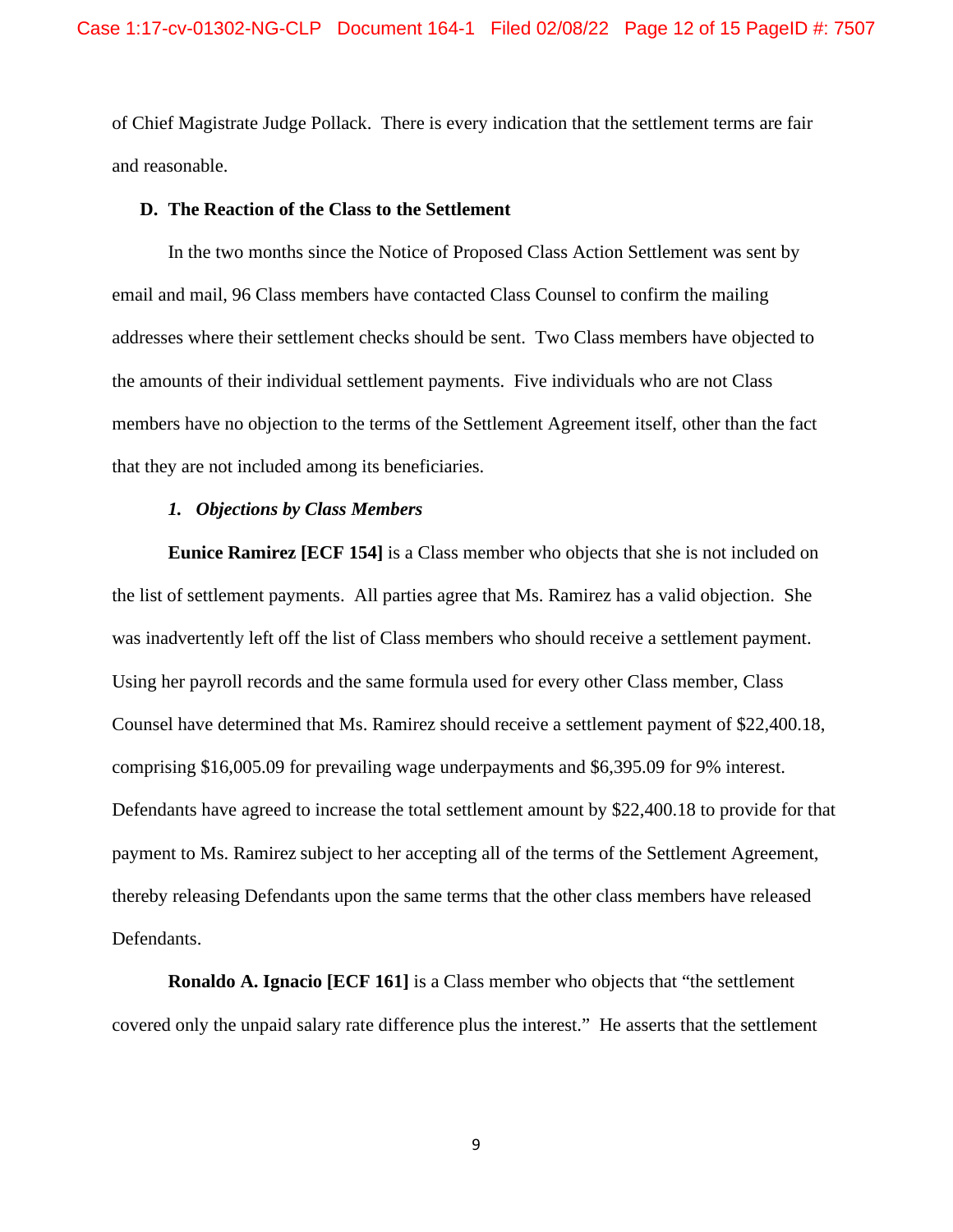should include reimbursement of amounts paid by "nurses who paid a 'buy out' fee." No one else has raised such an objection.

The Settlement Agreement does not provide for reimbursement of liquidated damages or "buy out" payments because no such relief was sought in the Complaint, and no such relief was described in the notice of class certification and right to opt out that was sent to Class members on December 4, 2018. The Class Notice stated that plaintiff was seeking an injunction against enforcement of the liquidated damages clause, but did not mention any claims for reimbursement of liquidated damages payments. The only damages claim mentioned in the Class Notice was to recover "the difference between the prevailing wage at the time a nurse started working and the wages actually paid, plus interest." Class Notice § 8. [ECF 79-1].

There is no basis for including in the Settlement Agreement any payments for damages claims that were not alleged in the Complaint, were not described in the Class Notice, and would not have been awarded if Plaintiff prevailed at trial. Accordingly, the objection is without merit.

#### *2. Objections by Individuals Who Want to be Class Members*

Five individuals have only one objection: having seen the proposed Settlement Agreement, they want to be included. These five individuals, however, are not members of the Class and did not suffer any compensable damages.

**Petronillo Noel Reyes [ECF 156]** was recruited in 2005 and signed a contract on January 18, 2006, three years before the start of the Class period on December 23, 2008. Howley Decl., Exh. B. His contract does not require payment of the prevailing wage; it provides for a set hourly wage. *Id*. Accordingly, he is not a member of the Class and, even if he were, he would not have a claim for underpayment of the prevailing wage.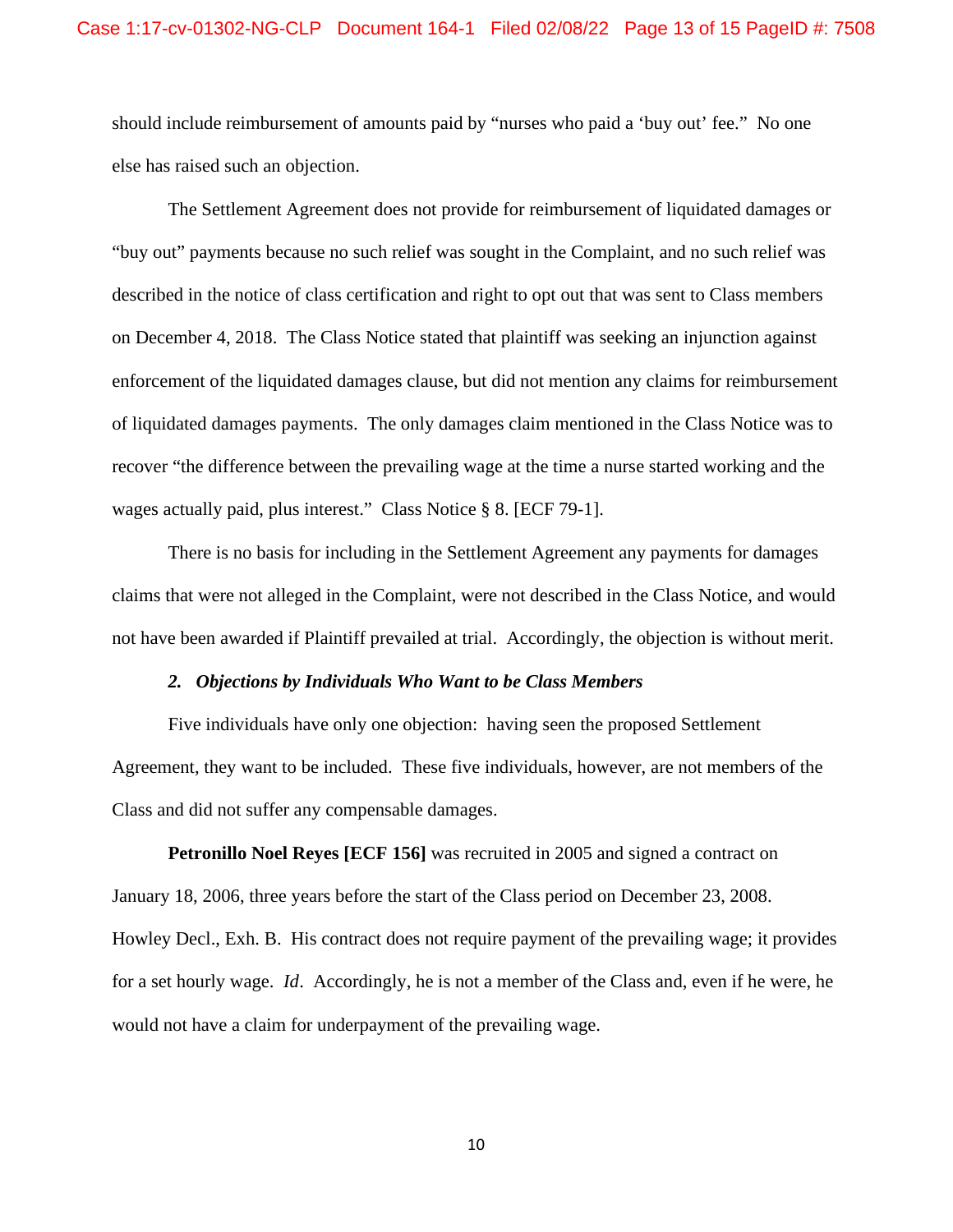**Riza Renomeron [ECF 159]** has not provided a copy of her contract, and the parties have been unable to locate one. She has provided immigration documents showing that her immigration petition was filed on May 30, 2006. [ECF 159, page 8]. Defendants required foreign nurses to sign a contract before immigration petitions were filed, so it is reasonable to infer that her recruitment and contract signing occurred before the start of the Class period on December 23, 2008. As demonstrated by the contract produced by Petronillo Noel Reyes, Defendants did not include a prevailing wage requirement in their contracts in 2006. Accordingly, Ms. Renomeron is not a member of the Class and, even if she were, she would not have a claim for underpayment of the prevailing wage.

**Sheryl Botin-Tirol [ECF 160]** entered into a written settlement agreement with defendant Sentosa Recruitment Agency and its affiliates, officers, and directors on August 7, 2017, in which she released, discharged, and quitclaimed any and all claims against them. Howley Decl., Exh. C. She also agreed in writing that the release "shall forever bar [her] from instituting or pursuing any suit or proceeding against Sentosa Recruiting Agency." *Id*. The defendants in this lawsuit are all affiliates of Sentosa Recruiting Agency. Accordingly, having released and discharged her claims against them as part of her settlement agreement in 2017, she is not eligible to participate in this class action.

**Lani Alvarez Maagad [ECF 155]**, **May Angelique E. Palo [ECF 158]**, and **Rosalie Reyes [ECF 163]** signed contracts with Immediate Home Care Inc., an entity that is not named as a defendant in this lawsuit. [ECF 155, page 5; ECF 158, page 4; ECF 163, page 4]. While they ultimately worked for the defendants, they were not "recruited by the defendants" as required for membership in the Class.